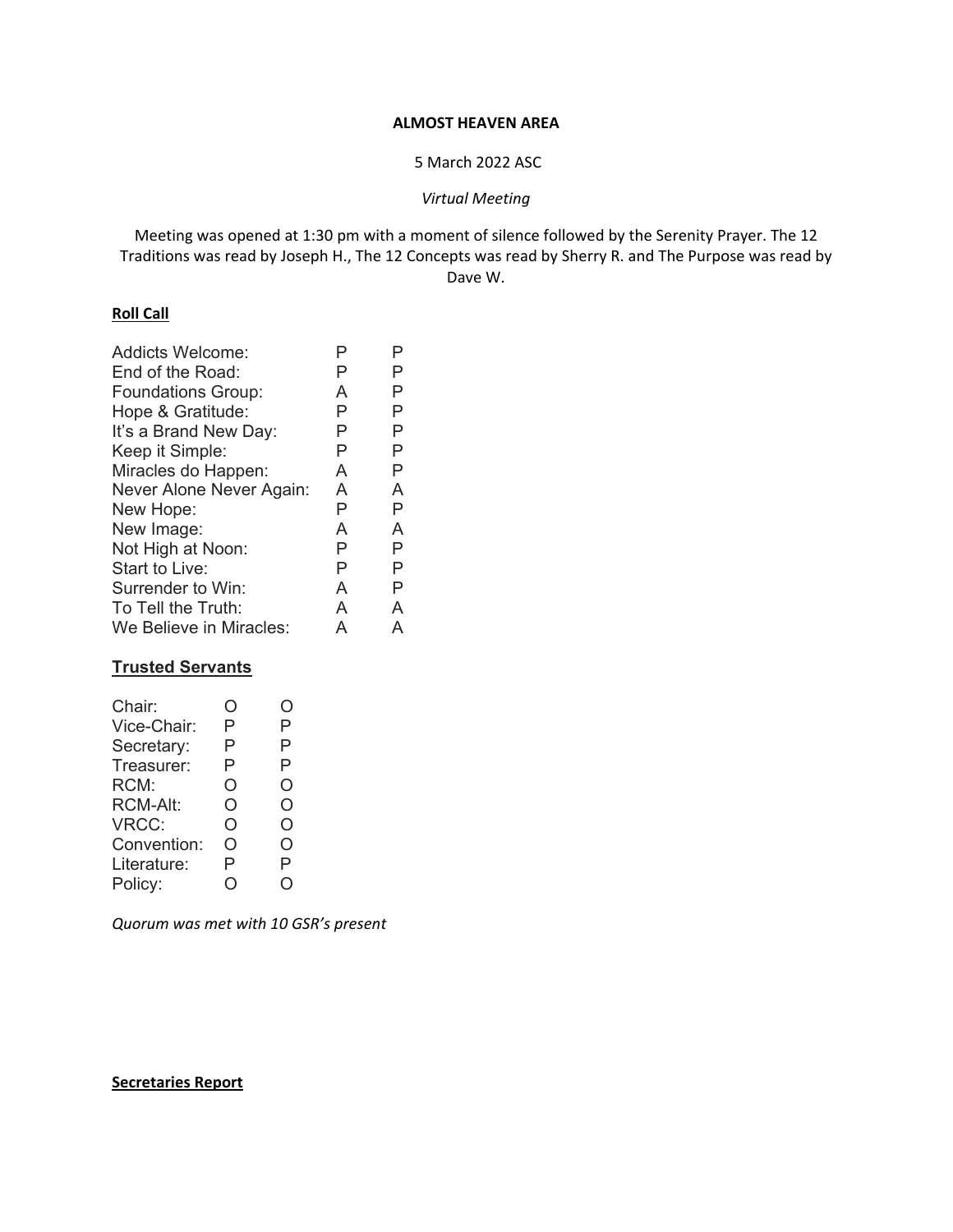Motion to approve the minutes as read was made by Dave W. and seconded by Joseph H. Pass 10-0-0



ILS,

Secretary Area

*Don V. nominated Chair Pro‐Tem Pass 9‐0‐0* 

*Motion by Sherry V. to change the order of the day, in order to make a motion. Seconded by Dave W. Pass 9‐0‐0* 

Motion by Addicts Welcome– We move that the Almost Heaven Area (AHA) Area Service Committee (ASC) involuntarily remove the current Vice-Chair from the position, effective immediately. Seconded by Hope & Gratitude

Intent—To allow ASC business to be conducted in a more spiritual manner consistent with the Almost Heaven Area Guidelines, including the Purpose, Traditions, and Concepts.

(Allow for a second)

Discussion - We cite the following as justification of this motion:

# A. Dereliction of duties as acting Chair

From Policy Chairperson Duties and Responsibilities

1) Section c. Maintains and conducts ASC meetings with a firm, yet understanding hand in compliance with the approved ASC guidelines taking precedence over Robert's Rules of Order as derived by the groups in compliance with the fulfillment of the Twelve Traditions of NA. – The Vice Chair has shut down discussion on multiple occasions, not allowing for a full understanding among all members. The Vice-Chair has attempted to put the tenets of Roberts Rules of Order over our ASC Guidelines repeatedly, mostly due to a misunderstanding of said Guidelines.

Example: December 2021 ASC regarding the questions that arose during the Treasurer's Report.

2) Section d. Is fair and impartial – There have been multiple instances of a lack of fairness and extreme partiality to her agenda, again at the expense of a full understanding of the motion or discussion among all members. Examples:

December 2021 ASC-A GSR asked a different question about the Treasurer's report but was told that question had been asked and answered already and we are moving on.

February 2022 ASC home group report: Vice Chair lashed out via email at the group for expressing an opinion about the good job the H&I and PR sub-committees had been doing as well as the Secretary for adding that to the minutes in bold print.

3) Section i. Is ultimately responsible to see that all duties and responsibilities of ASC officers are carried out to completion. In the absence of any officer or officer's action, the chair sees that the duties and responsibilities are carried out. Examples:

-Failure to appoint a Regional Committee Member (RCM) pro-tem for the February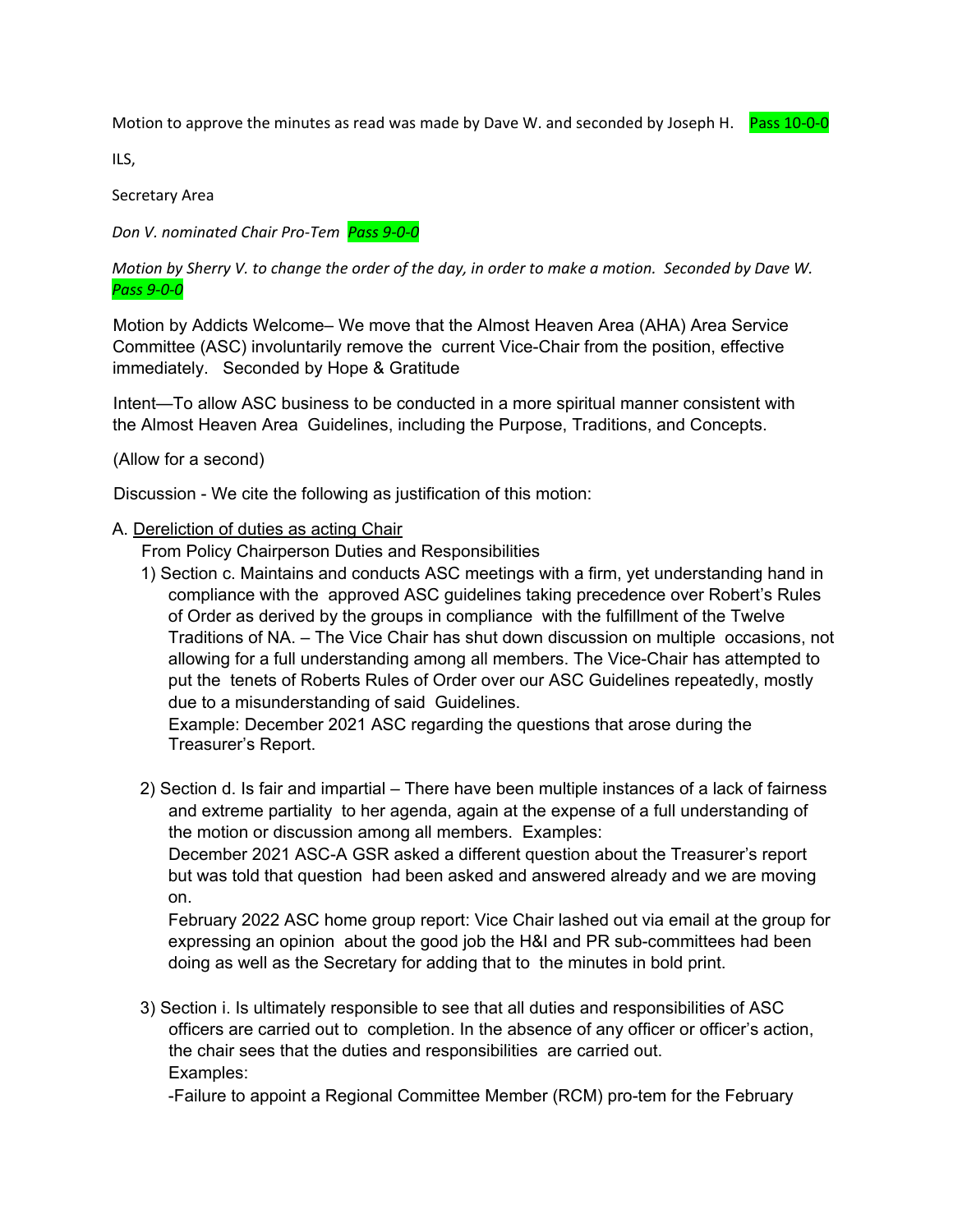meeting of the RSC. Almost Heaven went unrepresented at this conference. -Ask a member who accepted nomination for a position if they would serve protem. -February 2022 ASC – Failure to hold a roll call to reaffirm quorum after break. Had to be cajoled to take a voice affirmation rather than counting Zoom boxes which may or may not have been attended due to the video not on.

# From Policy Discussion/Motions

"2. The conference will strive for unanimity in understanding rather than the actual vote. Everyone will at least understand what is going on." Discussion shut down on multiple occasions prior to an understanding of the item being discussed has been gained fully among the members.

Examples:

-February 2022 ASC - Discussion shut down as to nomination process to fulfill soon to be expired Secretary term. -December 2021 ASC: Treasurer's report instances cited above.

# B. Violation of the Area Purpose

 "We would like to continue our spiritual direction, asking that each member act with respect and love to every other member of the conference. From our inception, we have worked in the spirit of unanimity. This process allows all members to have their questions, answers and all input heard before votes are taken. This course of action takes time and allows a loving God to express himself through an informed group conscience."

# Example - Attempt to Alter Minutes

 The Vice-Chair attempted to have the February minutes altered to include a written report that was not presented during the February ASC. The report given during ASC contained about 75-80 words. The report that she sent out after the fact contained 1775 words that raged about topics that were never presented on the floor but have been sent out via emails over the past two weeks. (See Email section below)

# Example - Attempt to reschedule the March ASC

From policy OPERATIONS "3. The ASC as a whole shall be responsible for the ASC meeting time and place"

The Vice-Chair has attempted to reschedule the March ASC at a different online location without direction of the home groups and without inviting all trusted servants. She has also attempted to create small online groups without inviting all members of this body or notifying home groups.

# Example - Attempt to involve the Region in AHA business

The Vice-Chair attempted to have actions be taken by the RSC toward this body without consulting or receiving direction from the home groups.

The Vice-Chair inundated the Regional Chair and Regional Delegate by email making false accusations using erroneous information prior to bringing these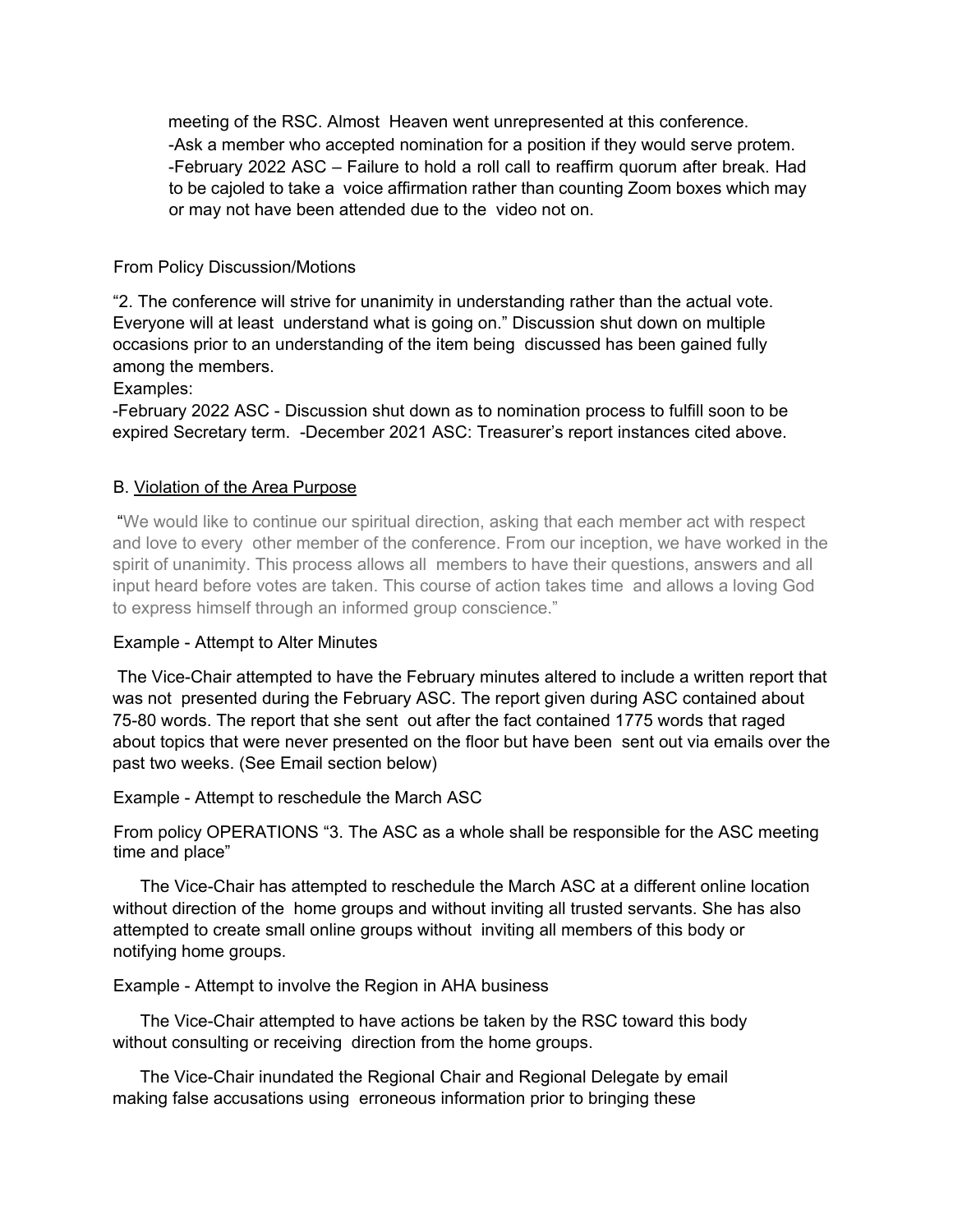grievances to the area floor for the groups to discuss.

# C. Emails

The Vice-Chair has sent out over 80 emails to the ASC minutes group (not counting others sent to individuals that are too numerous to count.) Many of the emails have been sent to portions of the group, while different emails we8e being sent to other members of the group. There was no consistent thread. A subject line endeavored by one thread might become lashing out about a totally different grievance in the next iteration.

These emails have included many unfounded and totally false accusations thrown toward other Trusted Servants in the Area. The accusations include misappropriation of funds, personal attacks including name calling and threats, claims that Trusted Servants were trying to "swindle" the Almost Heaven Area.

There have also been demands made of other Trusted Servants to do things that are not in keeping with our Guidelines, Traditions or Concepts or directed by the home groups such as:

1. Perform audits (the audit is actually to be conducted by the chair, vice-chair and secretary) 2. Give up the passwords to our web site and the New Hope Zoom account used by the area for the past two years. 3. Asking persons to take positions not listed in Policy.

# **Conclusion**

The sheer volume of this barrage constitutes harassment under the law in many states. These outbursts could also lead the Area or the ASC to being faulted and/or hurt the NA Fellowship as a whole in some way should these make their way into public discussion. By doing nothing we are condoning her actions. She was elected by the ASC, however her behaviors show that the Almost Heaven Area made a mistake in electing her which must be immediately rectified through her removal from the office of Vice-Chair.

# Motion Passes 9‐2‐0

*Motion by Sherry V. to resume the order of the day. Seconded by Thaddeus M.. Pass 10‐0‐0*

#### **Vice Chairs Report**

Was none to give since the Vice Chair was removed.

#### **Home Group Reports**

Home Group: **Addicts Welcome** 

GSR Representative: Shawn C. Date and Time of Meeting: Mondays @ 7:30 pm Average Number of attendees: 15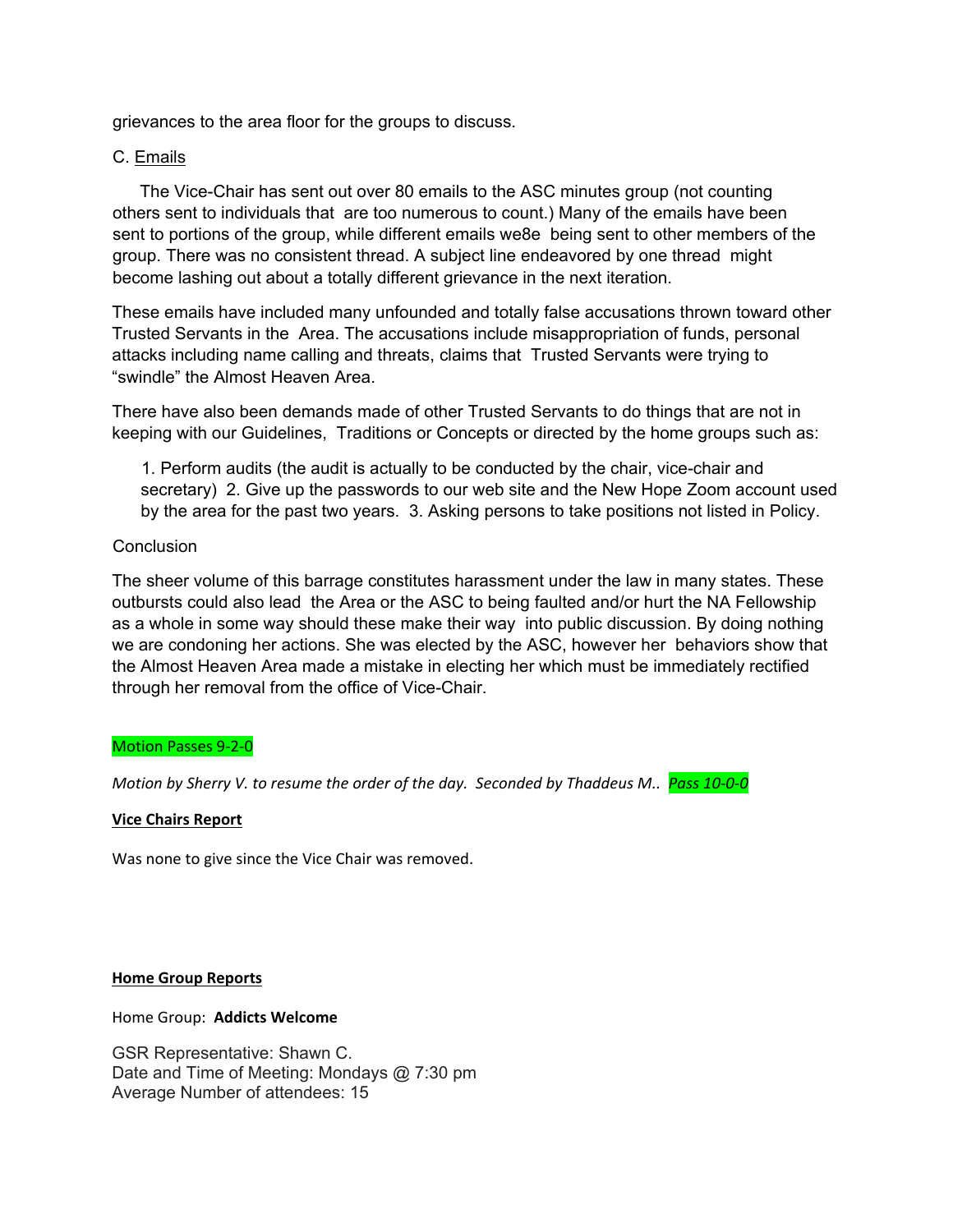Number of Home Group members in attendance: 5 Total number of Newcomers: 0 Does your home group have any needs or concerns or problems at this time? Motion to be addressed today. Upcoming Home Group Events: None Are there any home group positions vacant? No Group Donation: \$25.01

### Home Group: **End of the Road**

GSR Representative: Cedric W. Date and Time of Meeting: Tuesdays 7pm to 815pm, Sundays 3pm to 430pm Average Number of attendees: 15-29 Number of Home Group members in attendance: 5 Total number of Newcomers: 5 Does your home group have any needs or concerns or problems at this time? Yes. Need support. Upcoming Home Group Events: Last Sunday, the home group conscious voted that wearing a mask was optional. Are there any home group positions vacant? GSR Alt, Vice Treasurer Alt Group Donation: \$60

# Home Group: **Foundations**

GSR Representative: Thaddeus M. Date and Time of Meeting: Sundays 5:30pm- 6:45pm Average Number of attendees: 12 Number of Home Group members in attendance: 7 Total number of Newcomers: 5 Does your home group have any needs or concerns or problems at this time? No. Upcoming Home Group Events: Sean R. celebrates 12 years clean on 4/3/22 Are there any home group positions vacant? GSR Group Donation: \$120

# Home Group: **Hope & Gratitude**

GSR Representative: David W. Date and Time of Meeting: Mondays and Fridays @ 7pm- 8:15pm literature meeting Average Number of attendees: 40 Number of Home Group members in attendance: 8 Total number of Newcomers: 0 Does your home group have any needs or concerns or problems at this time? No Upcoming Home Group Events: None Are there any home group positions vacant? GSR Alt Group Donation: \$10.93

# Home Group: **It's a Brand New Day**

GSR Representative: Tho'mas G.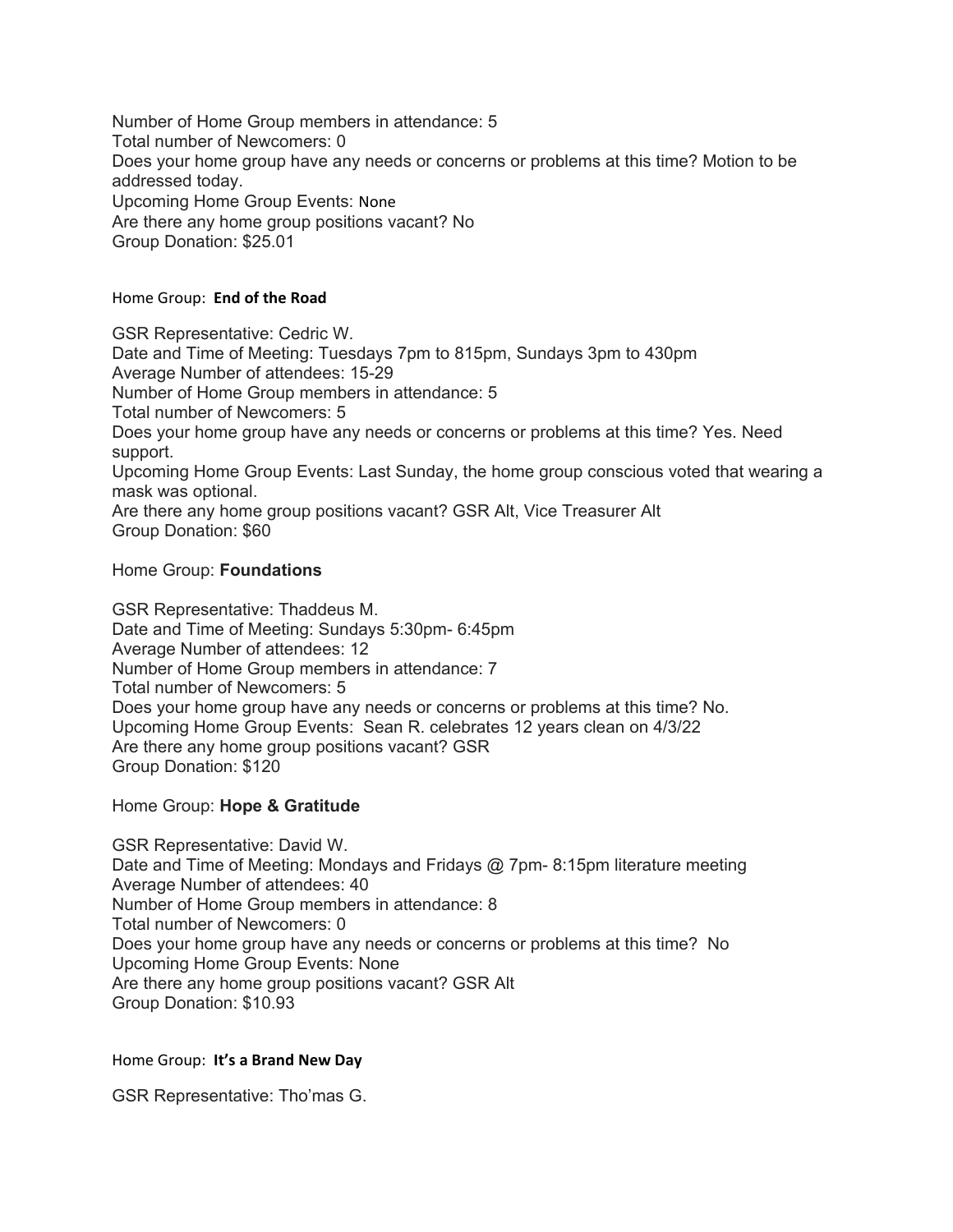Date and Time of Meeting: Wednesday @ 7:30pm-8:30pm Average Number of attendees: 13 Number of Home Group members in attendance: 9 Total number of Newcomers: 3 Does your home group have any needs or concerns or problems at this time? No Upcoming Home Group Events: Sean C. celebrates 1 year on 3/9/22 and Corbin L. celebrates 1 year on 3/16/22 Are there any home group positions vacant? No Group Donation: \$10

# Home Group: **Keep it Simple**

GSR Representative: Anthony K. Date and Time of Meeting: Wednesdays @ 7:30pm-8:30pm Average Number of attendees: 27 Number of Home Group members in attendance: 7 Total number of Newcomers: 11 Does your home group have any needs or concerns or problems at this time? No Upcoming Home Group Events: Monique W. celebrates 3 years on 3/30/22 and Larue N. celebrates 16 years on 4/13/22 Are there any home group positions vacant? No Group Donation: \$0

#### Home Group: **New hope**

GSR Representative: Dora R. Date and Time of Meeting: Tuesdays @ 7pm (hybrid meeting) Average Number of attendees: 4-6 (virtually) 4 (face to face) Number of Home Group members in attendance: 5 Total number of Newcomers: 0 Does your home group have any needs or concerns or problems at this time? No. Upcoming Home Group Events: None Are there any home group positions vacant? No Group Donation: \$10

#### Home group: **Not High at Noon**

*No report sent.*

#### Home group: **Start to Live**

GSR Representative: Kurtz Date and Time of Meeting: Fridays 8:15-9:15 (Currently a hybrid) Average Number of attendees: 7-8 Number of Home Group members in attendance: 7 Total number of Newcomers: 0 Does your home group have any needs or concerns or problems at this time? No. Upcoming Home Group Events: None Are there any home group positions vacant? No Group Donation: \$10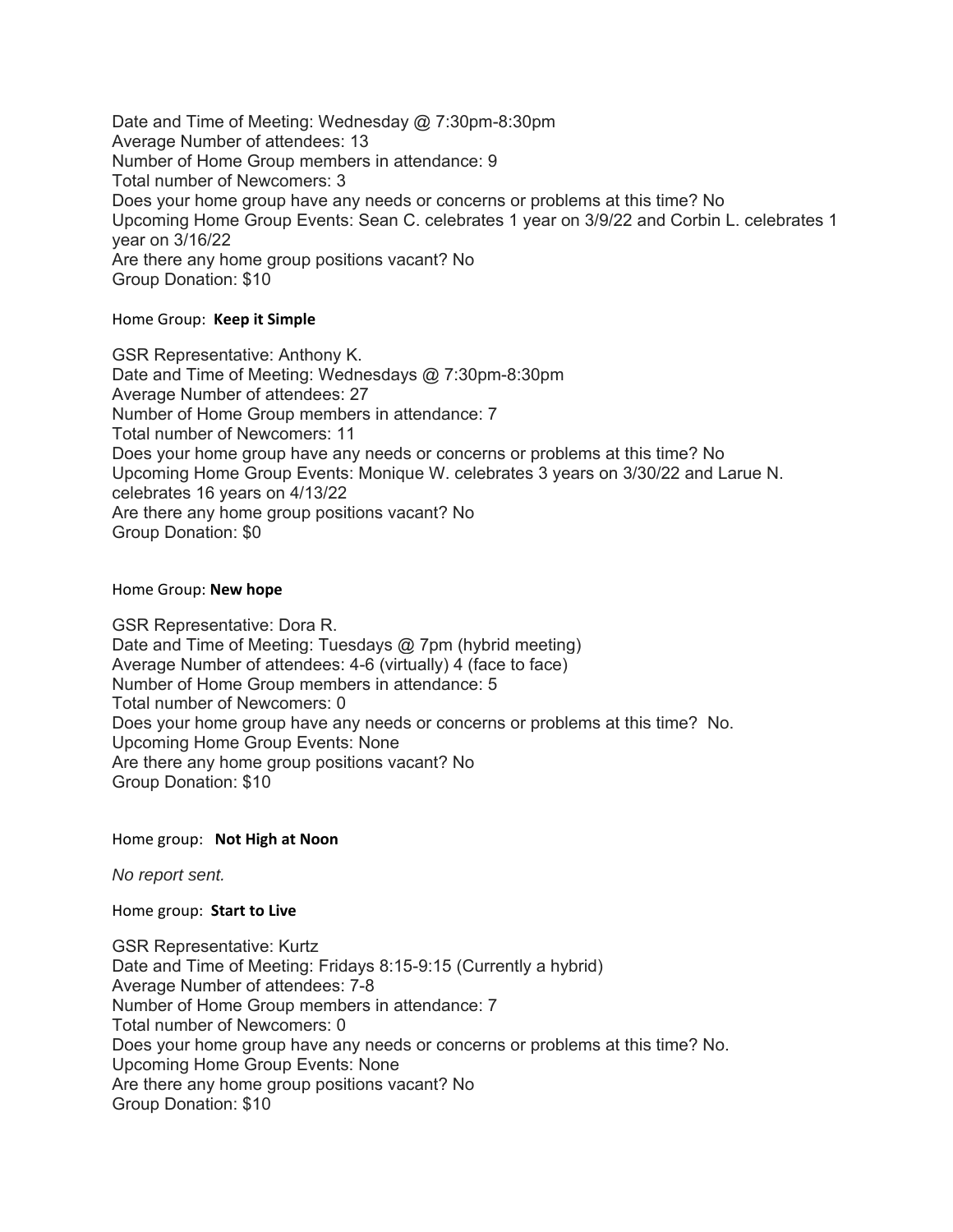# Home group: **Start to Live**

*No report sent* 

# **Meetings Not In Attendance for Previous 2 Months:**

New Image (still meeting), Never Alone Never Again (still meeting), To Tell the Truth (still meeting) and We Believe in Miracles (still meeting)

#### **Literature Report**

| \$870.63  |
|-----------|
| \$145.83  |
| \$1016.46 |
| \$289.69  |
| \$726.77  |
|           |

In Loving Service Ronnie W.

# **LSU Report**

No LSU report was given or sent. However the PR Report was given:

# **Agenda/Report from February 21, 2022 PR Task group & Special Events March 2022 ASC**

# **Update of Tasks:**

We met on February 21, 2022 and will continue to meet in person on the  $3<sup>rd</sup>$  Monday of the month at 6:00 pm. Please visit our website  $\omega$  https://almostheavenareana.org: there are many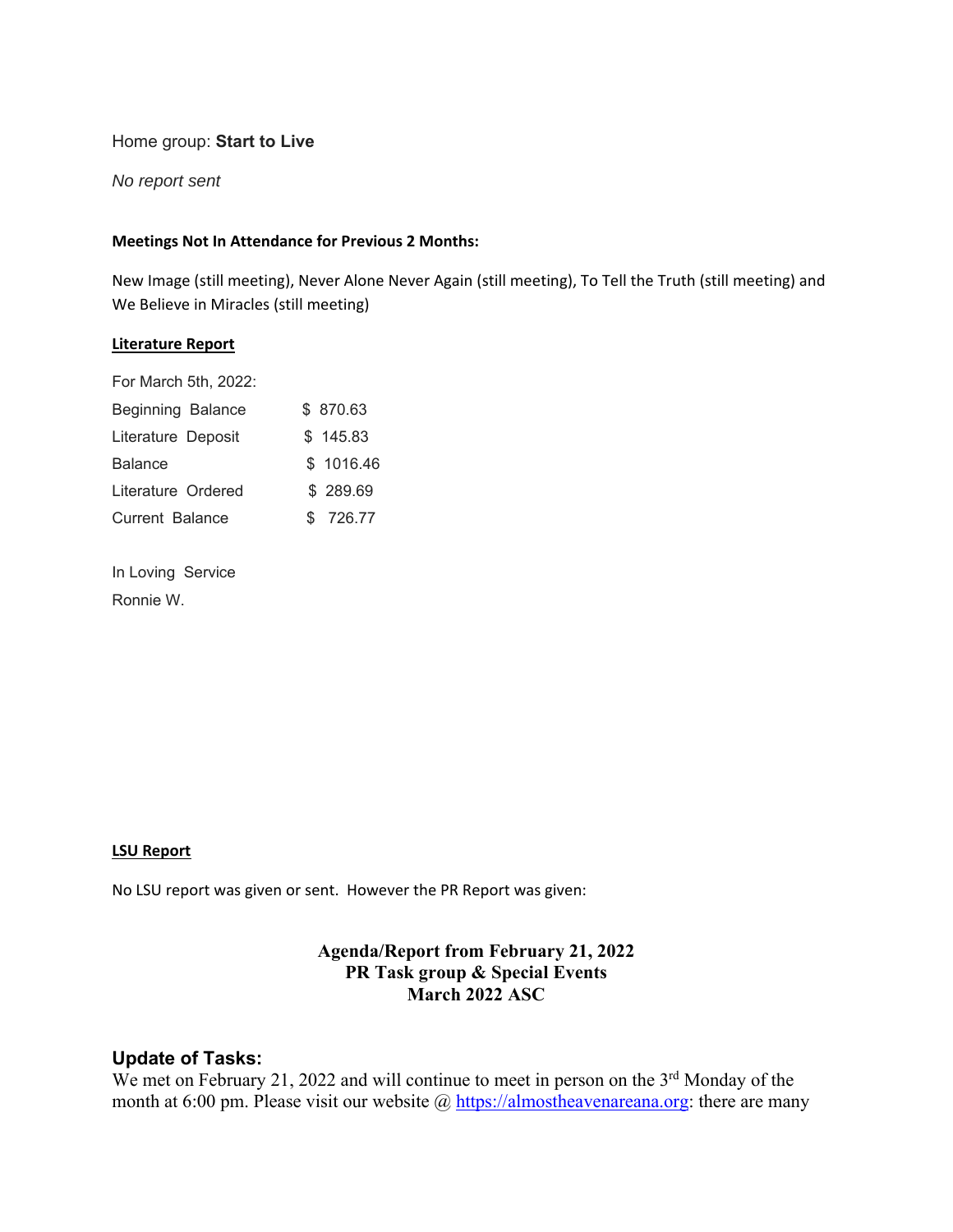resources there and a link to the PR Task Group zoom. Please also send meeting updates to ahana-pr@outlook.com.

We had no events to attend in the community this past month but received emails on possible outreach opportunities and will look into those.

The Website site is up to date and several people have access to enter information. The BMLT is also up to date with information. We have received some new information on meetings and may get more at ASC this Saturday, but will inform members that they need to send those changes to the ahana-pr $\omega$ outlook.com so we have a tracking mechanism.

There was a NASW dumps.

We are seeing that some of the covid mandates are dropping, but still see events being cancelled like the Maryland Theatre Wellness Summit. One member has contact with two possible events in April that will draw close to 3,000 all together. We are still seeking members to inform us of opportunities to do outreach. Again, if you know of events, health fairs or other civil events that we may be able to attend, please let us know. Potential members can't find us if they don't know we exist or where we are.

Our next meeting will be March 21, 2022  $\omega$  6:00 pm 549 West Queen Street, Back of Church, 2<sup>nd</sup> Parking lot in the basement Please help carry our message into the community so that no addict seeking recovery need die!

ILS Almost Heaven Area Public Relations Task Group Narcotics Anonymous

# **Policy Report**

Policy Report for February 5 – March 5

 The policy subcommittee did not meet last month because there were no tasks to complete. We will meet next month if something is presented at Area.

ILS ‐ Kurtz

# **Old Business**

# **Area:**

1. Motion Maker: New Hope Group Seconded by: Kurtz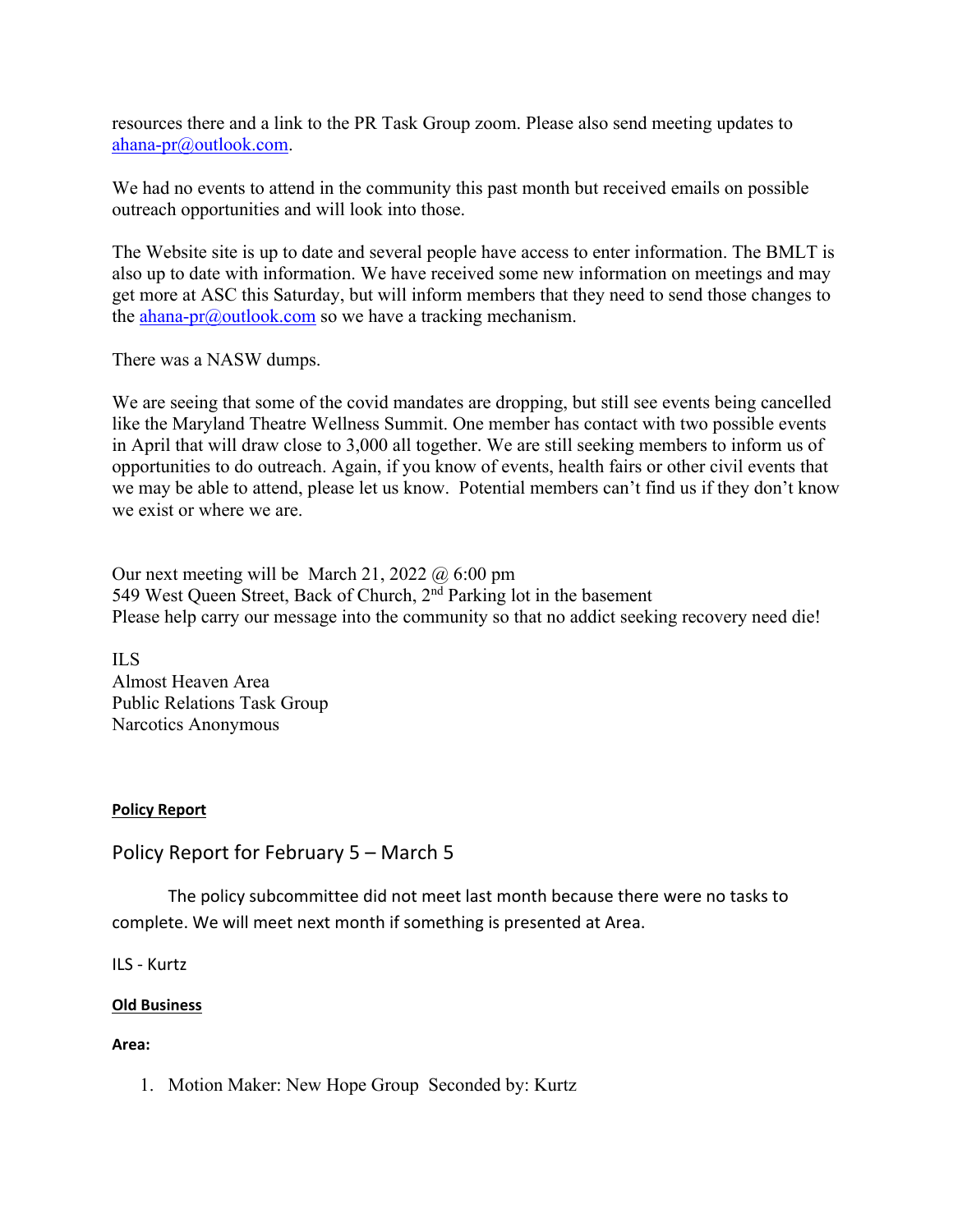Motion: Clarify Existing Policy. That the Chair or Vice Chair acting as chair cannot make motions.

Intent: To clarify existing policy for Vice Chair under QUALIFICATIONS, DUTIES AND RESPONSIBILITIES FOR SERVICE POSITIONS:

d. Is fair and impartial. e. Refrains from discussing or expressing a personal opinion of a motion when presiding. Failed 5-1-0

2. Motion Maker: Traci G. Seconded by: Cedric W.

Motion: Cancel Almost Heaven Area Inmotion account.

Intent: The area is currently paying \$299.76 for duplicate services. Both Inmotion and Godaddy offer the same services. It is redundant to pay for both accounts. The Inmotion account may have been necessary when the area initially created the website, but all we need is hosting now. I would recommend we cancel Inmotion and request a refund.

Chair pro-tem ruled this motion to be Out of Order since the acting chair is not allowed to have an opinion therefore not allowed to make motions.

Dora R. appealed the chair pro-tem and the motion was upheld.

Motion failed 1-6-0

# **Region**

# **Still needs to be voted on**

CARNA Motion Form Motion Number: 111-2 Date: December 18th 2021 Mover: RD Team Area: NP Amendment Second Beach RCM Motion: To change 6A Regional Delegate Duties #4. from: 4. Attends biennial World Service Conference (WSC) Meeting, Ca usually end of April; attends annual Mid-Atlantic Regional Conference of NA (MARLCNA) Lancaster, PA, on conference Attends Zonal Forum Meetings (twice per year), locations vary from throughout the Autonomy Zone geographic ran organizes and chairs Zonal Forum when it is hosted by Central Atlantic Region); organize, schedule, coordinates and WSC Conference Agenda Report (CAR) Workshops throughout CARNA geographical area. (119th) To allow the delegate to attend in non-conference year the nearest World-Wide Workshop. (142nd) Change to: 4. •Attends biennial World Service Conference (WSC) Meeting, usually in California, usually the end of April. •Attends service event in the eastern US area focused on the CAR/CAT on conference year. •Attends Autonomy Zonal Forum Meetings (twice per year) locations vary from throughout the affiliated Zone's geographic range •Organizes and chairs Zonal Forum when it is hosted by Central Atlantic Region. •Organizes, schedule, coordinates and facilitates Conference Agenda Report (CAR)/ Conference Approval Track (CAT Workshops throughout the four quadrants in the Central Atlantic Region's geographical area. •Attends one service event in the non-conference year. Ex. MZSS, FSS etc.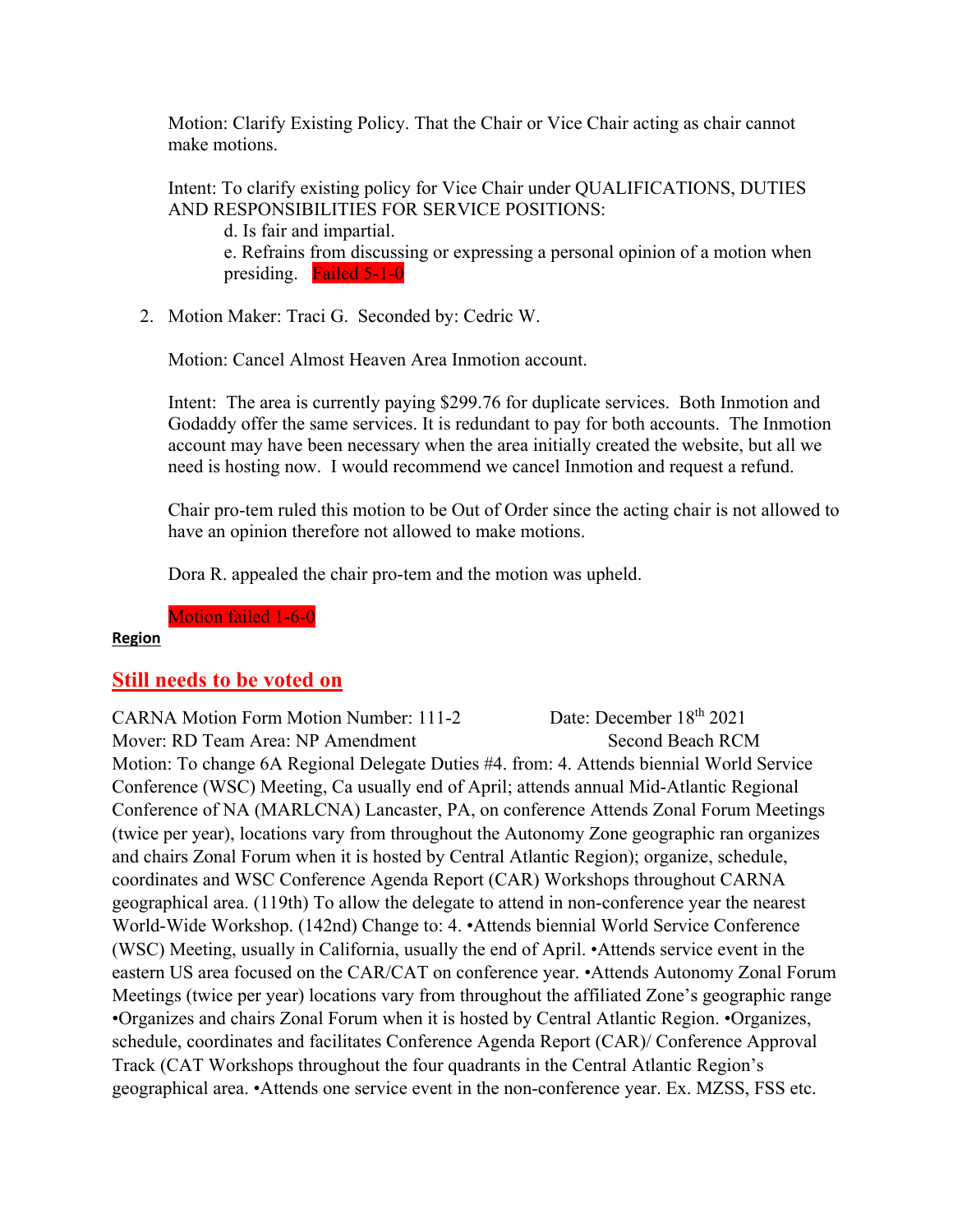(119th) To allow the delegate team to attend in non-conference year the nearest Service Event TBD. (142nd) •Delegate can determine whether the whole team attends same Service events or splits the events between them for the con year and non-conference year.

Amendment Area &RCM:  $Description/Background$ (Optional): Since the guidelines were updated there are more car/cat events that are being held other than MARLCNA. This change would allow the delegate team to determine which car/cat service events would give the most information and if this could not be determined to allow the delegate team to split up and attend other service events each. Also there are no world wide workshop being held by NA World Service. Intent: To update guidelines to reflect correct events and allow the delegate team the flexibility to determine which service events would best provide information and/or train our delegate team to best serve our region.

# **Back to groups for a vote**

CARNA Motion Form

Motion Number: 111-3 Date: December 18<sup>th</sup> 2021

Mover: RD Team Area Second: Tidewater RCM

Motion: Description/Background (Optional):

Conference participants came to a consensus to postpone the next World Service Conference until 2023 in the hopes that we will be able to meet in person at that time. The WSC will convene for a partial, interim, virtual meeting in 2022 to make decisions that are required by law and policy, as well as to decide on the Spiritual Principle a Day book, but the conference cycle this time will be three years, ending when the 2023 meeting closes. Experience has shown that continuity of trusted servants in a conference cycle helps to make the WSC more effective so we are encouraging regions and zones to consider making similar decisions related to the terms of their delegates and alternates- See Attached Letter in its entirety.

Intent:

To Continue with the same delegate team to preserve continuity and help the World Service Conference (WSC) be more effective.

Motion:

To suspend policy to extend the term of the Regional delegate only by four months to maintain continuity of trusted servants for the 2023 World Service Conference

# **Back to groups for a vote**

Pro: We are extremely bless and confident in our Regional Delegate Teams Ability to review the slate of workshops available at this conference and making the best decisions on which will give us the best bang for our bucks.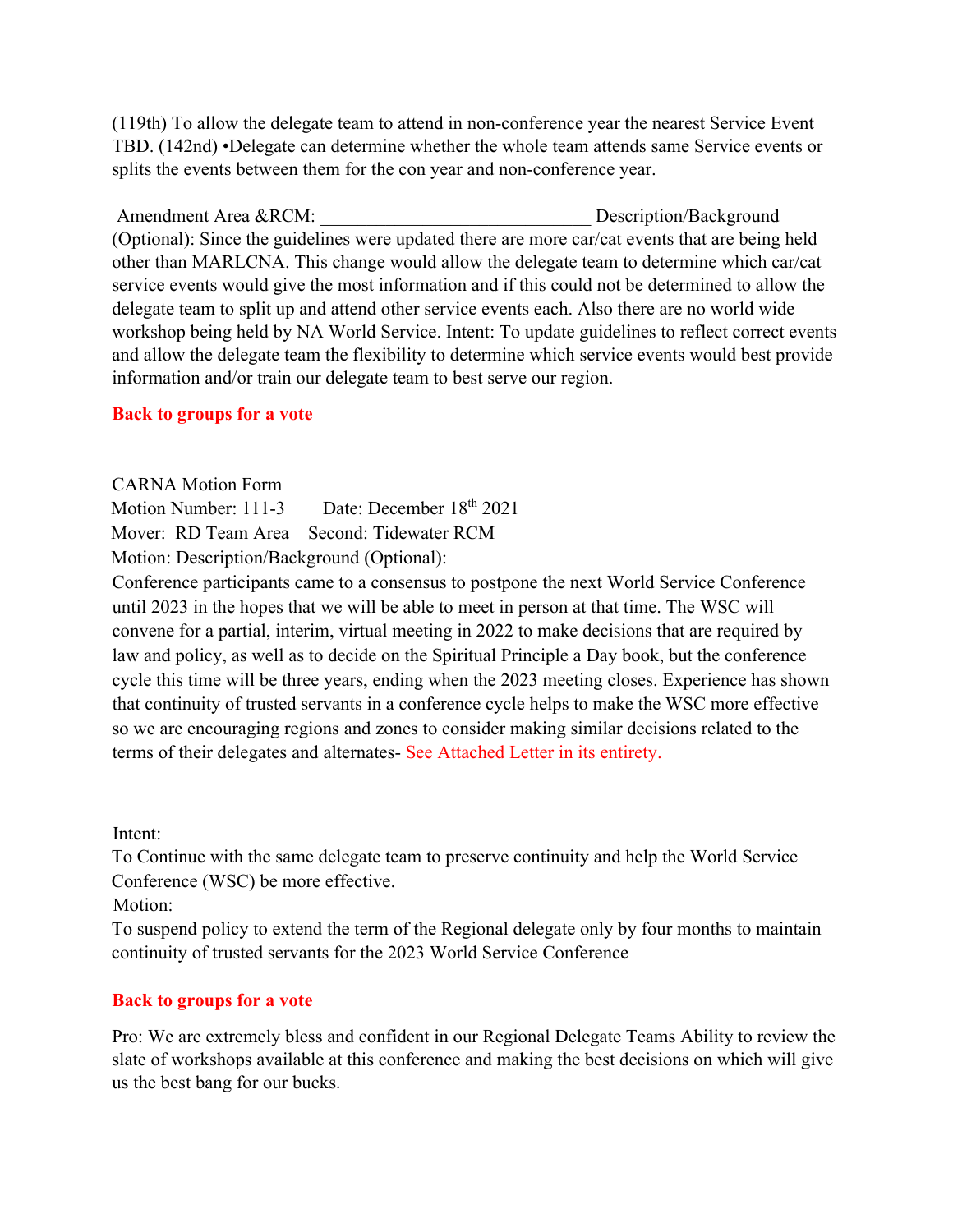No Cons on either motion

Motion Number: 111-1 Maker Treasurer Second: RCM Don V AHA

To approve the proposed Budget for 2022

# Motion passed; 1-4-0

# **New Business**

- 1. Melody G. brought up the fact that the website password is wrong for Miracles Do Happen. Was directed by the groups to contact the PR Task Group email in order to have it changed.
- 2. The PR Task Group is asking for direction on what to do about the We Believe in Miracles meeting situation. It is listed on Naws as a hybrid with Traci G.'s personal home address and no one has opened the meeting for 2 weeks. The direction from the groups is to unpublish the meeting until further clarity on it's status.
- 3. The AHA Treasurer reported receiving threatening emails from the former AHA Vice Chair about reporting her to the IRS for violating U.S. Tax law on not having AHA listed as a Non-profit. Expressed feelings of uncertainty or fear of retaliation.
- 4. Motion by New Hope to return to ASC meeting in person. Seconded by Hope & Gratitude.

Pass 7‐1‐1

# **Trusted Servant Elections and Nominations**

#### **Area:**

Chair: Open Secretary: Open for nominations RCM: Open (Sherron C. nominated and appointed pro‐tem) RCM Alt: Open Policy Chair: Open (Cedric W. nominated) VRCC: Open Convention Chair: Open (Thaddeus M. appointed pro‐tem)

#### Qualifications for Cedric W.:

I have sixteen years clean and I have a sponsor who have a sponsor. I have a homegroup and I work the steps. I am the gsr of my homegroup and I rotate the position of chair in my homegroup. Also, I had been the chair of the AHACNA Entertainment Subcommittee twice. I had chaired AVCNA Entertainment Subcommittee and represented the Area as VRCC to the VRCC Committee.

# **Region:**

Vice Chair: Open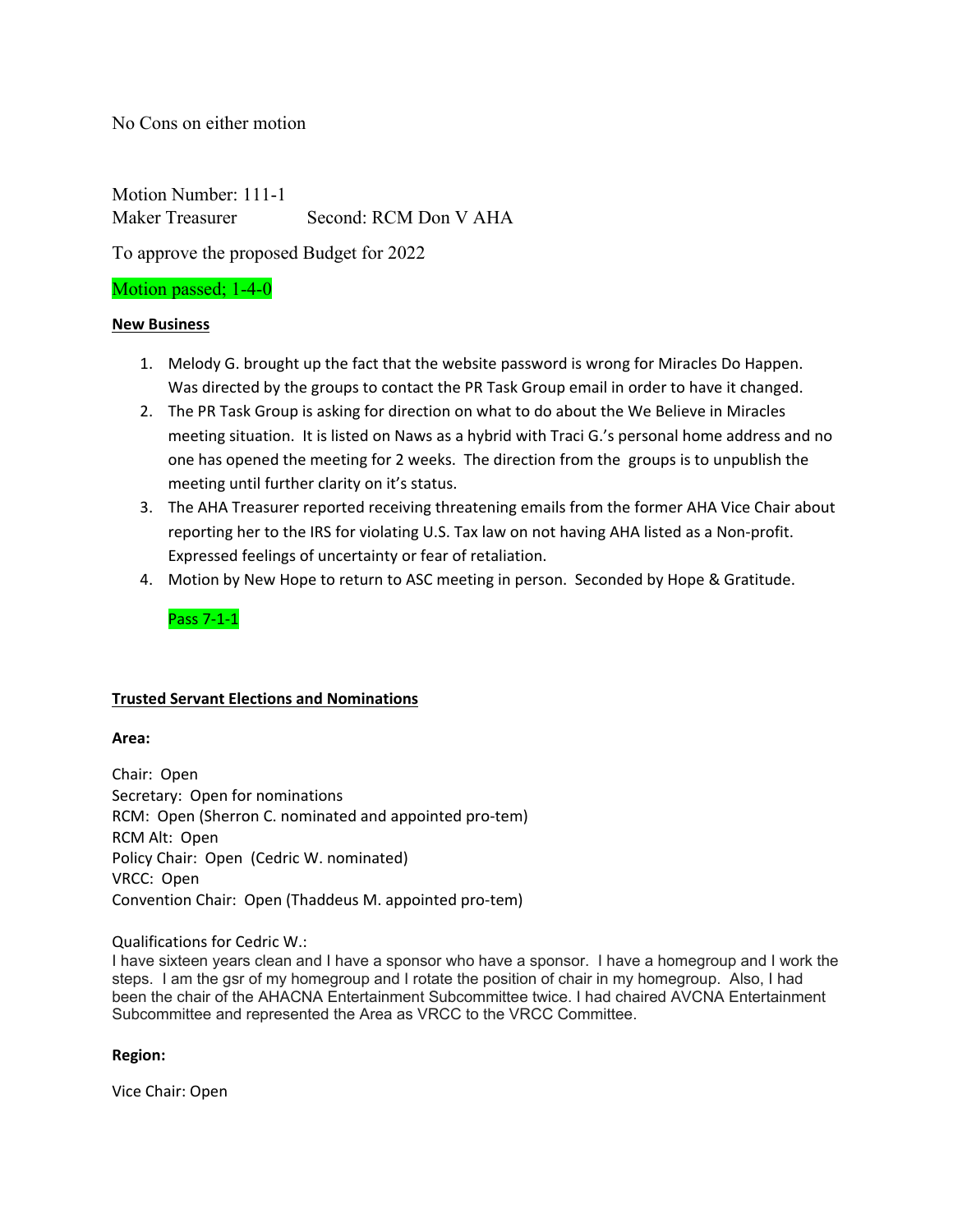Treasurer: Open (Brain C. Pro‐Tem) Vice Treasurer: Open (open since 173rd) Speaker Jam: Open H&I Chair: Open Policy Chair: Open

### **Announcements**

- ★ 3/9: Shawn C. celebrates 1 year @ It's A Brand New Day
- ★ 3/16: Corbin L. celebrates 1 year @ It's A Brand New Day
- ★ 3/21: AHA Public Relations Task Group meets @ 6:00 pm (in person) Otterbein Methodist Church, back of the Church, 2nd parking lot in the basement
- ★ 3/21: AHA Convention Committee meets after AHA Public Relations Task Group (in person) Otterbein Methodist Church, back of the Church, 2nd parking lot in the basement
- ★ 3/28: AHA LSU Subcommittee meets @ 6pm Zoom ID: 849 2497 8455
- $\star$  3/30: Monique W. celebrates 3 years @ Keep it Simple
- ★ 4/3: Sean R. celebrates 12 years @ Foundations
- ★ 5/4: Mike B. celebrates 19 years @ Keep it Simple
- $\star$  4/13: Larue N. celebrates 16 years @ Keep it Simple
- ★ 4/20: Melody G. celebrates 3 years @ Miracles do Happen
- $\star$  5/9: Sherron C. celebrates 23 years @ Surrender to Win

#### **Treasury Report**

*Included in email* 

#### **Plans for Next ASC**

Next Area Service will be held on March 5th, 2022 @ 1:30pm at Immanuel's House 713 Buxton St. Martinsburg, WV 25401

#### **Attendance**

| <b>GSR</b> - Start to Live  |
|-----------------------------|
| <b>GSR-Addicts Welcome</b>  |
| <b>GSR-Surrender to Win</b> |
| GSR Alt-Addicts Welcome     |
| Treasurer Area              |
|                             |
| GSR- It's a Brand New Day   |
| Vice Chair Area             |
| GSR- Not High at Noon       |
| GSR-Keep it Simple          |
|                             |
| <b>GSR Alt-Foundations</b>  |
|                             |